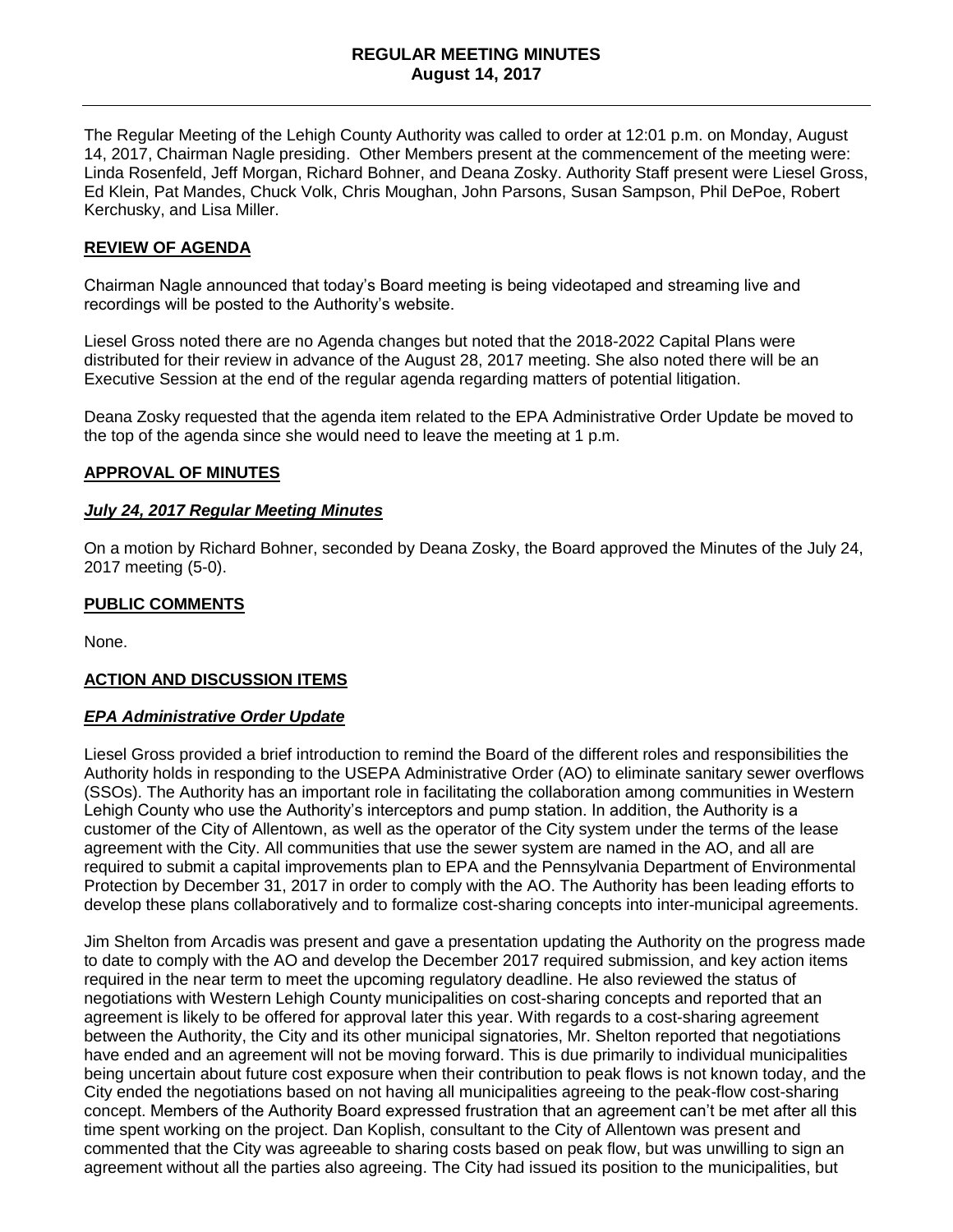couldn't reach agreement with them on cost-sharing. He also noted that the City has no idea where it stands with respect to its own peak flow contributions to the SSOs and so the City took a leap of faith to try to negotiate the agreement. Deana Zosky commented that the negotiations could continue with the parties who wanted to participate, and Jim Shelton noted that the Authority and the City, plus the other municipalities that were open to this agreement, make up about 90 percent of the total flow in the system, so that an agreement could work if the parties were interested.

Liesel Gross explained that at this time the Authority staff is requesting action to be taken today to authorize Arcadis to develop the 2017 SCARP Improvement Implementation Plan and Guidance Manual for submission to the regulators by December 31, 2017 on behalf of LCA and the Western Lehigh municipalities. In addition, a Professional Services Authorization for Kleinfelder was presented to complete final design of Phase 1 improvements at the City's Kline's Island Wastewater Treatment Plant. The City of Allentown has directed the Authority, via the lease, to develop the final design for these improvements based on use of blending technology, and Kleinfelder has been selected to complete this work. Deana Zosky questioned why the Authority is requesting approval for design of blending facilities when no official regulatory decision has been made on the issue of blending, although DEP has stated that it would not be allowed. Jim Shelton explained that the DEP may not issue an official decision on blending until a permit application has been submitted, which requires the design work to be completed. Ms. Zosky stated she is opposed to spending taxpayer dollars on blending design when we don't know if it will be approved.

Chairman Brian Nagle suggested that the new information provided to the Board regarding the status of cost-sharing negotiations with the City and other municipalities is important and needs to be carefully reviewed and analyzed before additional action is taken on large expenditures such as the blending design. Due to upcoming staff absences and to allow time for additional discussion, he requested the Kleinfelder approval be tabled until the September 11, 2017 Board meeting.

Deana Zosky left the meeting at 1:03 p.m. At this time, there weren't enough Board members present for a quorum and no action could be taken on the Arcadis proposal.

# *Suburban Division – Buss Acres Pumping Station Replacement*

Not discussed.

# *Allentown Division – Wastewater Treatment Plant: miscellaneous Improvements*

Not discussed.

### *Full-Year Financial Forecast*

Ed Klein gave an overview of the 2017 Q3 Financial Forecast including a short PowerPoint presentation.

### **MONTHLY PROJECT UPDATES/INFORMATION ITEMS**

Liesel Gross stated that with the adjustments to the agenda for today's meeting due to the lack of quorum, the August 28, 2017 planned agenda will be adjusted to cover the items that were not addressed. These will be in addition to the items noted on the monthly report for the upcoming meetings.

# **STAFF COMMENTS**

None.

# **SOLICITOR'S COMMENTS**

None.

# **PUBLIC COMMENTS / OTHER COMMENTS**